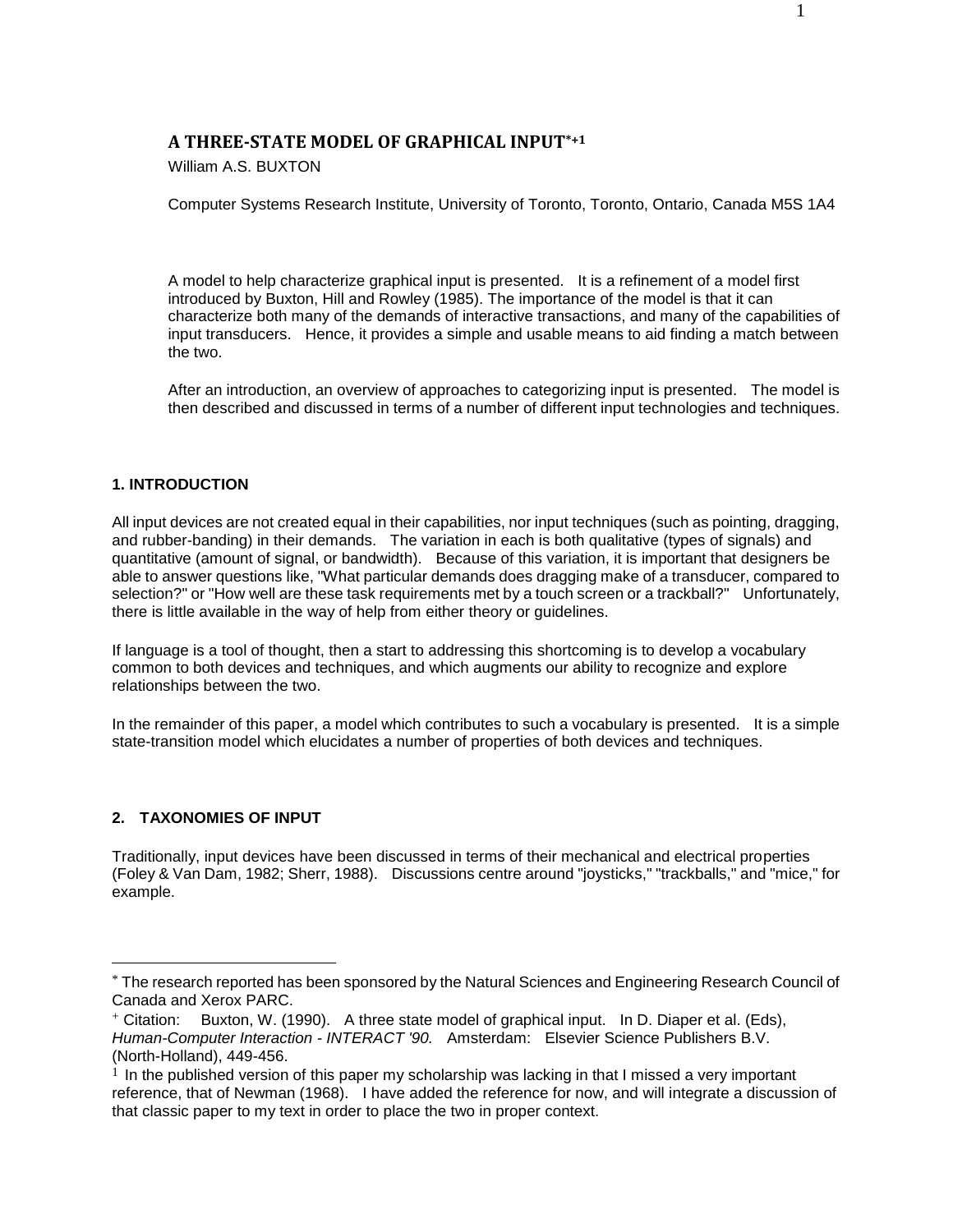Several studies have attempted to evaluate the technologies from the perspective of human performance. Many of these are summarized in Greenstein and Arnaut (1988) and Milner (1988). A common problem with such studies, however, is that they are often overly device-specific. While they may say something about a particular device in a particular task, many do not contribute significantly to the development of a general model of human performance. (There are exceptions, of course, such as Card, English and Burr, 1978.)

With the objective of isolating more fundamental issues, some researchers have attempted to categorize input technologies and/or techniques along dimensions more meaningful than simply "joystick" or "trackball." The underlying assumption in such efforts is that better abstractions can lead us from phenomenological descriptions to more general models, and hence better analogies.

An early development in this regard was the concept of *logical devices* (GSPC, 1977, 1979). This occurred in the effort to evolve device-independent graphics. The object was to provide standardized subroutines that sat between physical input devices and applications. By imposing this intermediate layer, applications could be written independent of the idiosyncrasies of specific devices. The result was more standardized, general, maintainable, and portable code.

As seen by the application, logical devices were defined in terms of the type of data that they provided. There was one logical device for what the designers felt was each generic class of input. Consequently, we had the beginnings of a taxonomy based on use. The devices included a *pick* (for selecting objects), a *locator,* and *text.*

Foley, Wallace, and Chan (1984) took the notion of logical devices, and cast them more in the human perspective than that of the application software. They identified six generic transactions (which were more-or-less the counterparts of the GSPC logical devices) that reflected the user's intentions:

- *select* an object
- *position* an object in 1, 2, 3 or more dimensions;
- *orient* an object in 1, 2, 3 or more dimensions;
- *ink,* i.e., draw a line;
- *text,* i.e., enter text;
- *value*, i.e., specify a scalar value.

They then proceeded to enumerate a relatively comprehensive set of techniques and technologies capable of articulating each of these basic primitives.

Buxton (1983) introduced a taxonomy of input devices that was more rooted in the human motor/sensory system. The concern in this case was the ability of various transducers to capture the human gesture appropriate for articulating particular intentions. Consequently, input devices were categorized by things such as the property sensed (position, motion, or pressure), the number of dimensions sensed, and the muscle groups required to use them.

Recent research at Xerox PARC has built on this work (Card, Mackinlay and Robertson,1990; Mackinlay, Card and Robertson, 1990). Their taxonomy captures a broad part of the design space of input devices. The model captures both the discrete and continuous properties of devices, (unlike that of Buxton, which could only deal with the latter).

Together, this collected research begins to lay a foundation to support design. However, none of the models are complete in themselves, and there are still significant gaps. One is the lack of a vocabulary that is capable of capturing salient features of interactive techniques and technologies in such a way as to afford finding better matches between the two.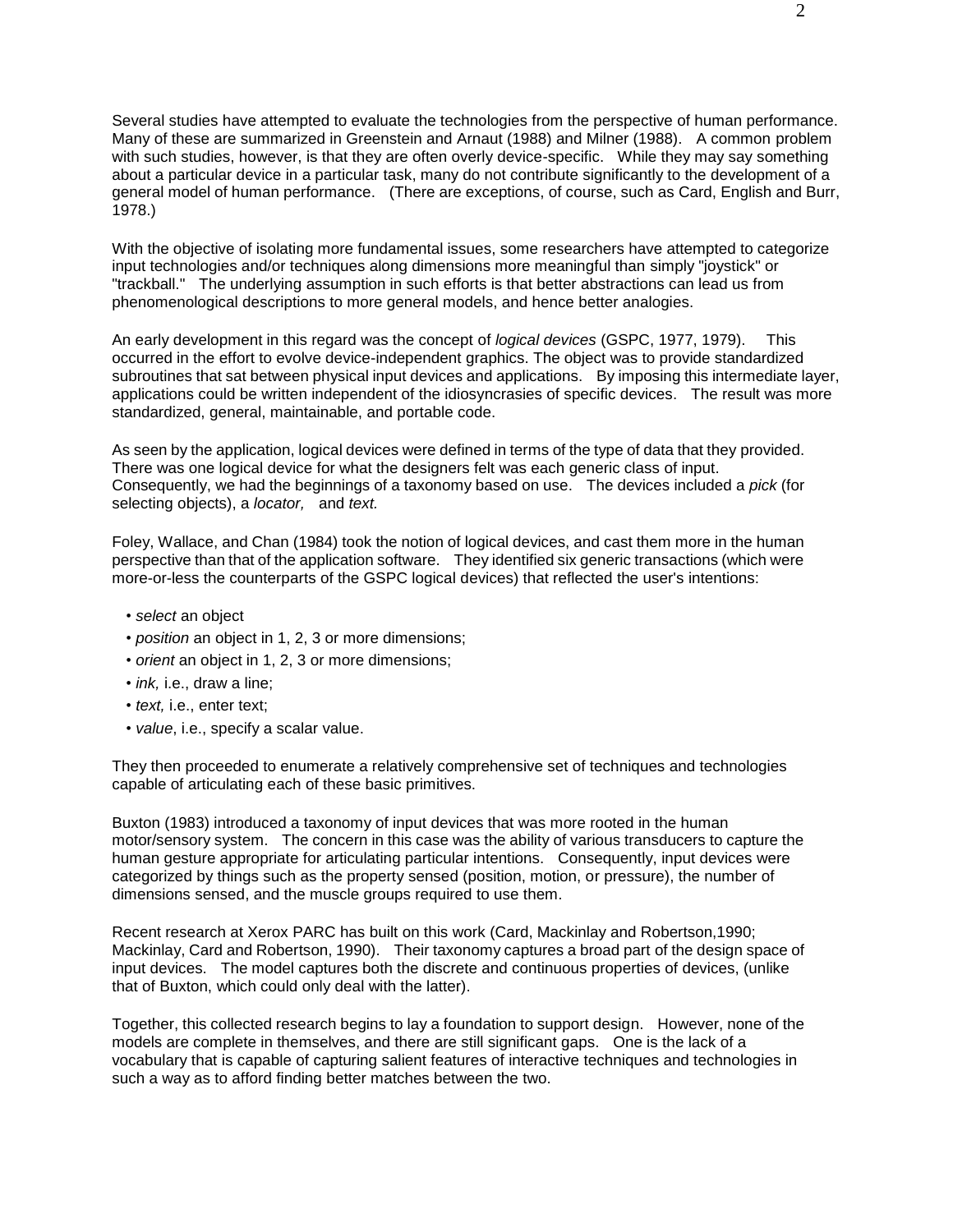In what follows, a model (first suggested in Buxton, Hill and Rowley, 1985) is developed which provides the start to such a vocabulary. It takes the form of a simple state-transition model and builds on the work mentioned above. In particular, it refines the notion of device state introduced in the PARC model of Card, Mackinlay and Robertson (1990) and Mackinlay, Card and Robertson (1990).

#### **3. A THREE-STATE MODEL**

The model can be introduced within the context of a direct manipulation interface, such as that of the Apple Macintosh. Consider moving the mouse without the button pushed. One way to characterize the state of the system at this point is as *tracking.* If, however, we point at an icon, depress the mouse button and move the mouse while holding the button down, we have entered a new state, *dragging.*  These simple states are represented in Fig. 1.





*In State 1, moving the mouse causes the tracking symbol to move. Depressing the mouse button over an icon permits it to be dragged when the mouse is moved. This is State 2. Releasing the mouse button returns to the tracking state, State 1.*

Consider now the situation if a touch tablet rather than a mouse was connected to the system. For the purpose of the example, let us assume that the touch tablet is capable of sensing only one bit of pressure, namely touch or no-touch.

In this case we also get two states, but only one is common to the previous example. This is illustrated in Fig. 2. The first state, (State 0), is what we will call *out of range*, (OOR). In this state, any movement of the finger has no effect on the system. It is only when the finger comes in contact with the tablet that we enter the State 1, the tracking state seen in the previous example.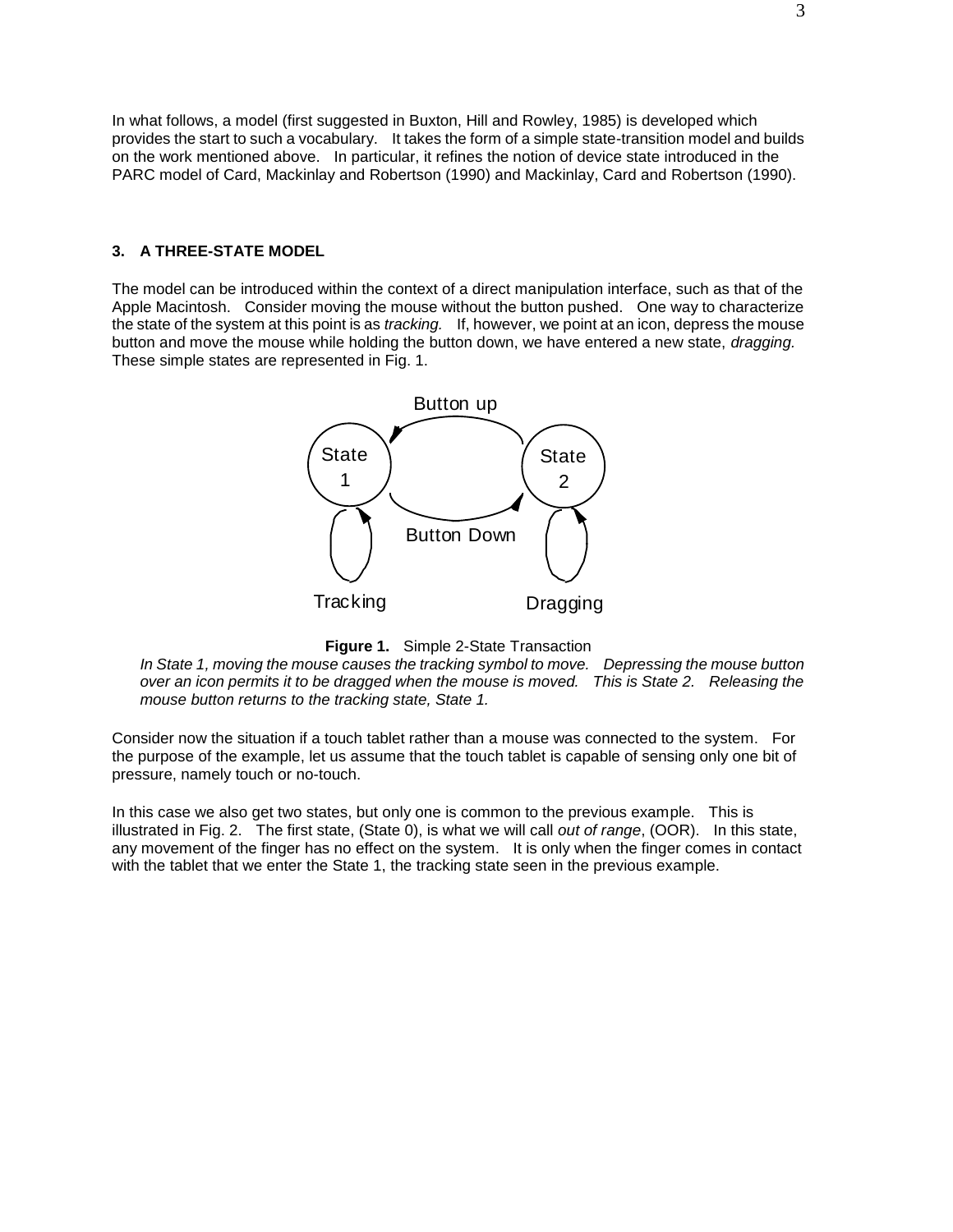



*Assume a touch tablet. In State 0, moving the finger is out of range (OOR), so has no effect. When the finger is in contact with the tablet, the tracking symbol follows the finger's motion (State 1: tracking). The system returns to State 0 when the finger releases contact from the tablet surface.*

Each example has one state that the other cannot reach. Lifting a mouse off of one's desk is not sensed, and has no effect. No interactive technique can be built that depends on this action. Consequently, State 0 (the OOR condition) is undefined. Conversely, without some additional signal, the touch tablet is incapable of moving into the dragging state (State 2). To do so would require a signal from a supplementary key press or from a threshold crossing on a pressure-sensitive tablet (Buxton, Hill and Rowley, 1985).





*Assume a graphics tablet with stylus. In State 0, the stylus is off of the tablet and the tip switch in its open state. Moving the stylus has no effect since it is out of range (OOR). When the stylus is in range, the tracking symbol follows the stylus' motion (State 1: tracking). Extra pressure on the stylus closes the tip switch, thereby moving the system into State 2.*

There are, however, transducers that are capable of sensing all three states. A graphics tablet with a stylus would be one example.<sup>1</sup> This is illustrated in Fig. 3.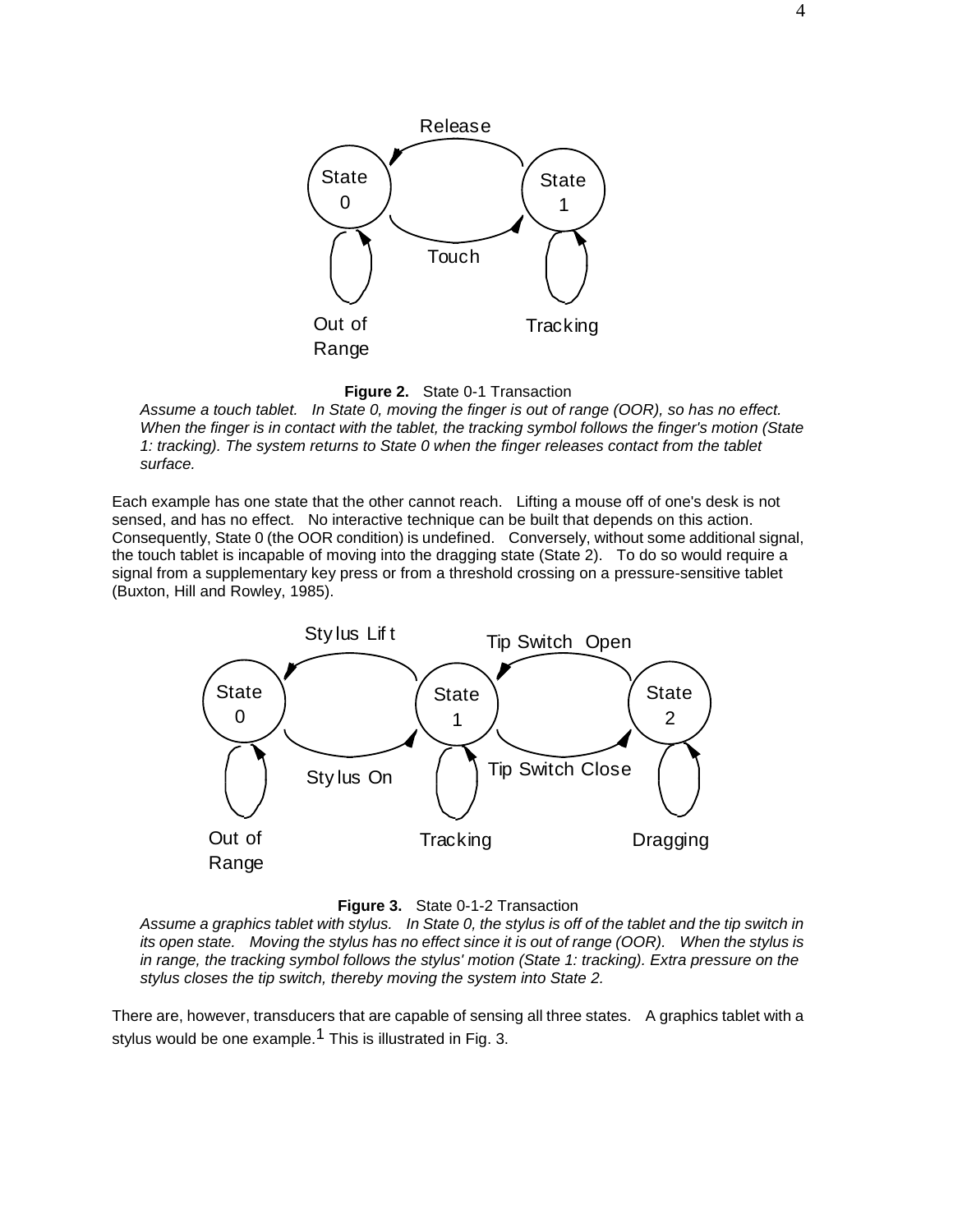The three states introduced in the above examples are the basic elements of the model. There can be some variations. For example, with a multi-button mouse (or the use of multiple clicks), State 2 becomes a set of states, indexed by button number, as illustrated in Fig. 4.



**Figure 4.** State 2 Set

*With a multi-button mouse, for example, multiple State 2's are available. For example, selecting an object with buttona may cause the selected object to be dragged, whereas selecting the object with buttonb may mean that a copy is dragged. Multiple State 2s can also be realized by multiple clicks on the mouse, as with the Apple Macintosh, where single clicks are used to select and double clicks to "open."*

While the model is simple, it will be shown how important properties of devices and interactive techniques can be characterized in terms of these three states, and how this representation can be used in design. Weaknesses of the the model and areas for future research will also be discussed.

Note that in what follows, states will be referred to by number (State 1, for example) rather than by description. The consequences of the action performed in a particular state can vary. For example, State 2 could just as easily been "inking" or "rubber banding" as "dragging." The ordinal nomenclature is more neutral, and will be used.

### **4. DEVICES AND TRANSACTIONS: TABULATING ATTRIBUTES**

Two tables are presented. The first summarizes the demands of a number of transaction types expressed in terms of the states and state transitions that they require from a supporting transducer. The second summarizes the capabilities of a number of input devices, expressed in terms of this same type of state information. By comparing the two tables, a simple means is provided to evaluate the match between transducers and transactions.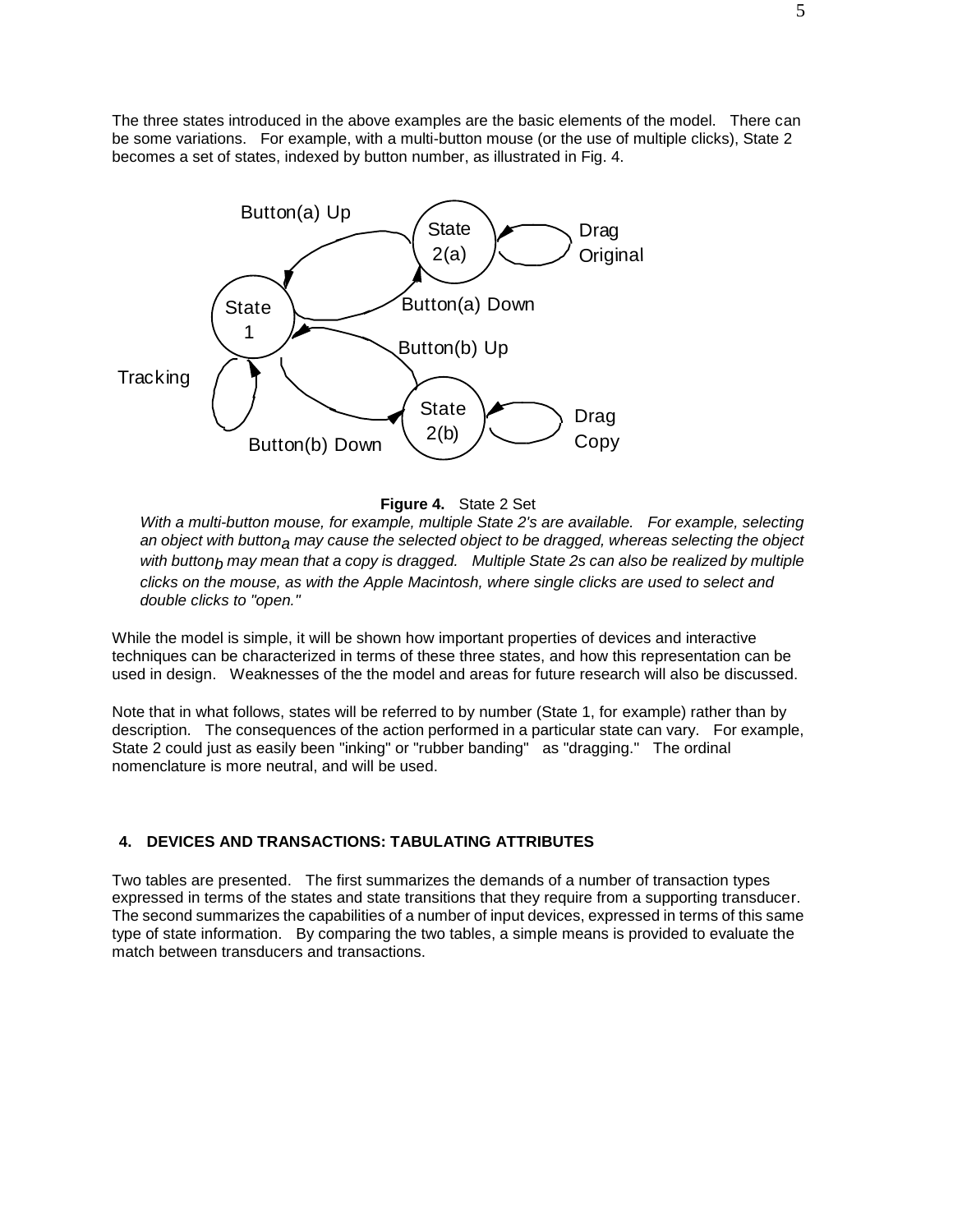|                         | <b>State</b>  | <b>State</b> | <b>State</b>  |                |
|-------------------------|---------------|--------------|---------------|----------------|
| Transaction             | Ő             |              | 2             | <b>Notes</b>   |
| Point                   |               |              |               |                |
| <b>Pursuit Track</b>    |               | V            |               |                |
| Point/Select            |               | N            | $\mathcal{N}$ |                |
| Drag                    |               | N            |               | State 2 motion |
| <b>Rubber Banding</b>   |               | N            |               | State 2 motion |
| Sweep Region            |               | N            |               | State 2 motion |
| Pop/Pull Menu           |               | N            | ٦             | State 2 motion |
| lnk                     | $\mathcal{N}$ | N            | ٦             | State 2 motion |
| <b>Char Recognition</b> |               | ᄾ            |               | State 2 motion |

**Table 1:** State Characteristics of Several Classes of Transaction

*A number of representative types of transactions are listed showing their state and state transition requirements. This table is of use as a means to help verify if a particular transducer is well suited to that class of transaction.*

|                          | <b>State</b> | <b>State</b> | <b>State</b> |              |
|--------------------------|--------------|--------------|--------------|--------------|
| Device                   |              |              | 2            | <b>Notes</b> |
| Joystick                 |              |              | 4            |              |
| Joystick & Button        |              |              | $\sqrt{3}$   |              |
| Trackball                |              |              | 4            |              |
| Mouse                    |              |              |              |              |
| Tablet & Stylus          |              |              |              |              |
| <b>Tablet &amp; Puck</b> | $\sqrt{1}$   |              |              |              |
| <b>Touch Tablet</b>      |              |              | 4, 5         |              |
| <b>Touch Screen</b>      |              | 2            | $\sqrt{2}$   | 6            |
| Light Pen                |              |              | ٦            | 6            |

1. The puck can be lifted, but shape and weight discourages this.

2. If State 1 used, then State 2 not available.

3. Button may require second hand, or (on stick) inhibit motion while held.

4. Has no built in button. May require second hand. If same hand, result may be interference with motion while in State 2.

5. State 1-0 transition can be used for selection. See below.

6. Direct device. Interaction is directly on display screen. Special behaviour. See below.

### **Table 2:** State Characteristics of Several Input Devices

*A number of representative input devices are listed showing their state and state transition properties. This table is of use as a means to check if a transducer meets the state characteristics required by a particular type of transaction.*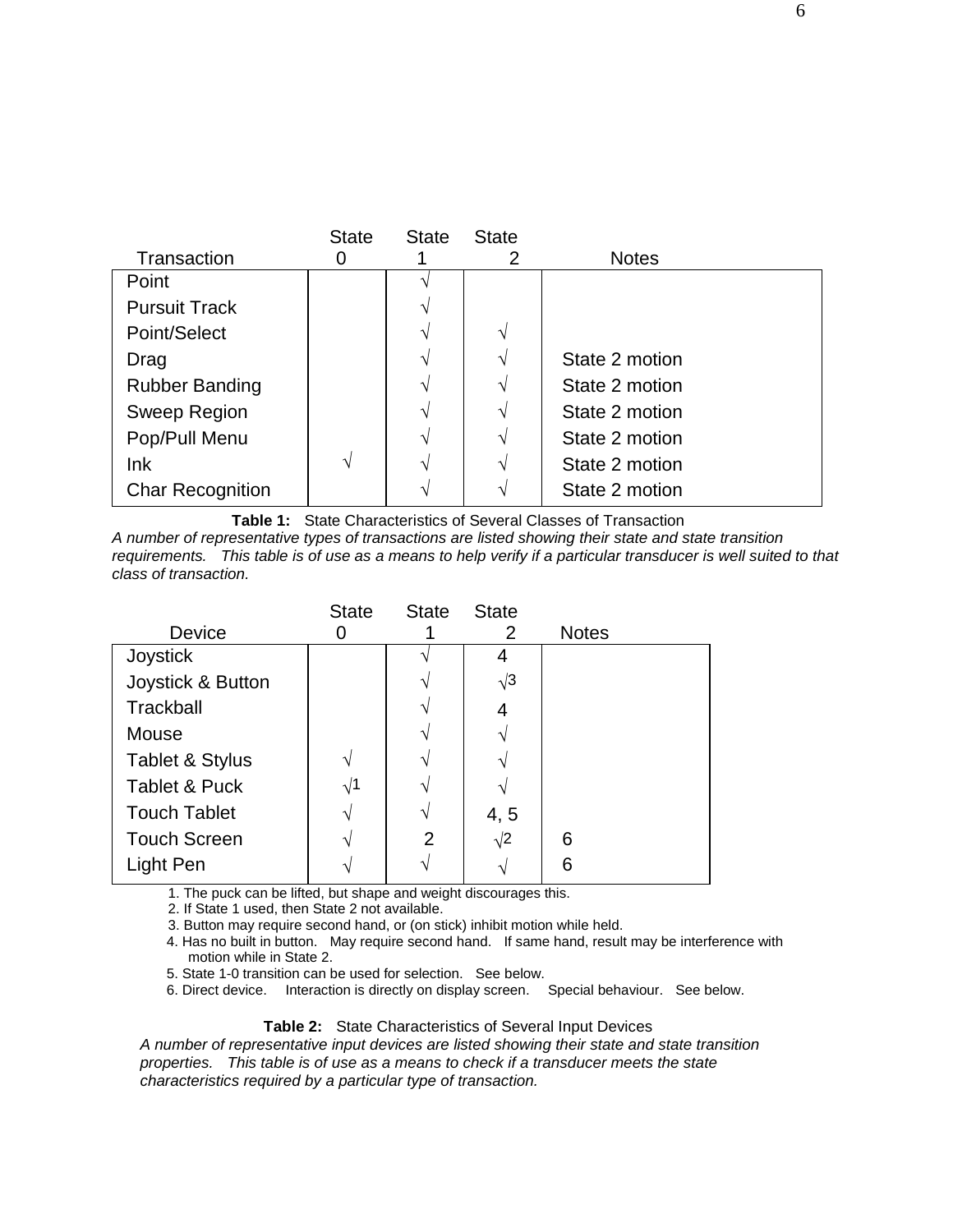### **4.1 State 1-0 Transitions and Gestures**

Transitions from State 1 to State 0 are not significant in most direct manipulation systems. As stylus-driven interfaces using character and gesture recognition become more important, so will this class of state transition. The reason is that this signal is a prime cue to delimit characters. You can think of it as the need for both the system and the user to be able to sense and agree when the pen has left the "paper."

If this cue is to be used in this or other types of transitions, it is important to note that input devices vary in how well they signal the transition. In particular, the majority of tablets (touch and otherwise) give no explicit signal at all. Rather, the onus is on the application to sense the absence of State 1 tracking information, rather than on the transducer to send an explicit signal that the pointing device has gone out of range.

Not only does this put an additional burden on the software implementation and execution, it imposes an inherent and unacceptable delay in responding to the user's action. Consequently, designers relying heavily on this signal should carefully evaluate the technologies under consideration if optimal performance and efficiency are desired.

### **4.2 Point/Select and State Transitions**

*Point and select* is an integral component of most direct manipulation interfaces. The transaction is compound: pointing, which is a continuous task, and selection, which is binary. In our vocabulary, the binary selection signal is represented as a state change.

As commonly implemented, the pointing task is undertaken in State 1, and the selection is articulated by a State 1-2-1 transition, with no motion in State 2. This can be easily supported with any of the devices in Table 2 that have plain check marks (**√**) in the State 1 and State 2 columns.

Some transducers, including trackballs, many joysticks, and touch tablets do not generally support State 2. For the most part this is due to their not having buttons tightly integrated into their design. Therefore, they warrant special mention.

One approach to dealing with this is to use a supplementary button. With joysticks and trackballs, these are often added to the base. With trackballs, such buttons can often be operated with the same hand as the trackball. With joysticks this is not the case, and another limb (hand, foot, etc.) must be employed<sup>2</sup>. As two-handed input becomes increasingly important, using two hands to do the work of one may be a waste. The second hand being used to push the joystick or touch tablet button could be used more profitably elsewhere.

An alternative method for generating the selection signal is by a State 1-0 transition (assuming a device that supports both of these states). An example would be a binary touch tablet, where lifting your finger off the tablet while pointing at an object could imply that the object is selected. Note, however, that this technique does not extend to support transactions that require motion in State 2 (see below). An alternative approach, suitable for the touch tablet, is to use a pressure threshold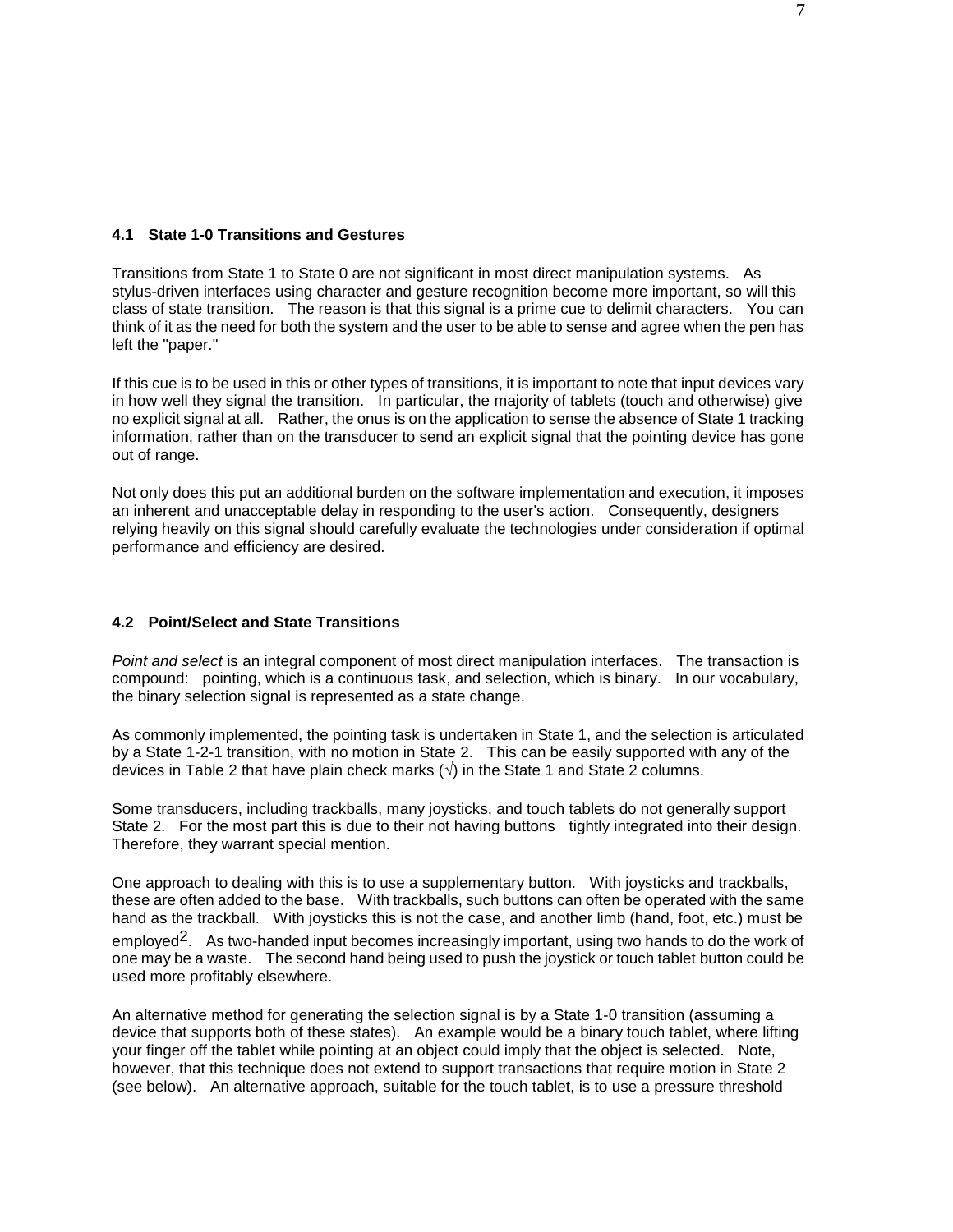crossing to signal the state change (Buxton, Hill, Rowley, 1985). This, however, requires a pressure sensing transducer.

The selection signal can also be generated via a timeout cue. That is, if I point at something and remain in that position for some interval *∆t*, then that object is deemed selected. The problem with this technique, however, is that the speed of interaction is limited by the requisite *∆t* interval.

### **4.3 Continuous Motion in State 2**

Unlike *point and select,* most of the transactions employing State 2 require continuous motion in that state. These include:

- *dragging:* as with icons;
- *rubber-banding:* as with lines, windows, or sweeping out regions on the screen;
- *pull-down menus;*
- *inking:* as with painting or drawing;
- *character recognition:* which may or may not leave an ink trail.

Consequently, two prerequisites of any supporting technology are:

- State 1 to/from State-2 transitions
- Ease of motion while maintaining State 2.

The first is more obvious than the second, and has been discussed in the previous section.

It is this more obscure second point which presents the biggest potential impediment to performance. For example, this paper is being written on a Macintosh Portable which uses a trackball. While pointing and selecting work reasonably well, this class of transaction does not. Even though both requisite states are accessible, maintaining continuous motion in State 2 requires holding down a space-bar like button with the thumb, while operating the trackball with the fingers of the same hand. Consequently the hand is under tension, and the acuity of motion is seriously affected, compared to State 1, where the hand is in a relaxed state.

#### **4.4 Direct Input Devices are Special**

*Direct input devices* are devices where input takes place directly on the display surface. The two primary examples of this class of device are *light pens* and *touch screens.*

In terms of the model under discussion, these devices have an important property: in some cases (especially with touch screens), *the pointing device itself (stylus or finger) is the tracking "symbol."*  What this means is that they "track" when out of range. In this usage, we would describe these devices as making transitions directly between State 0 and State 2, as illustrated in Fig. 5.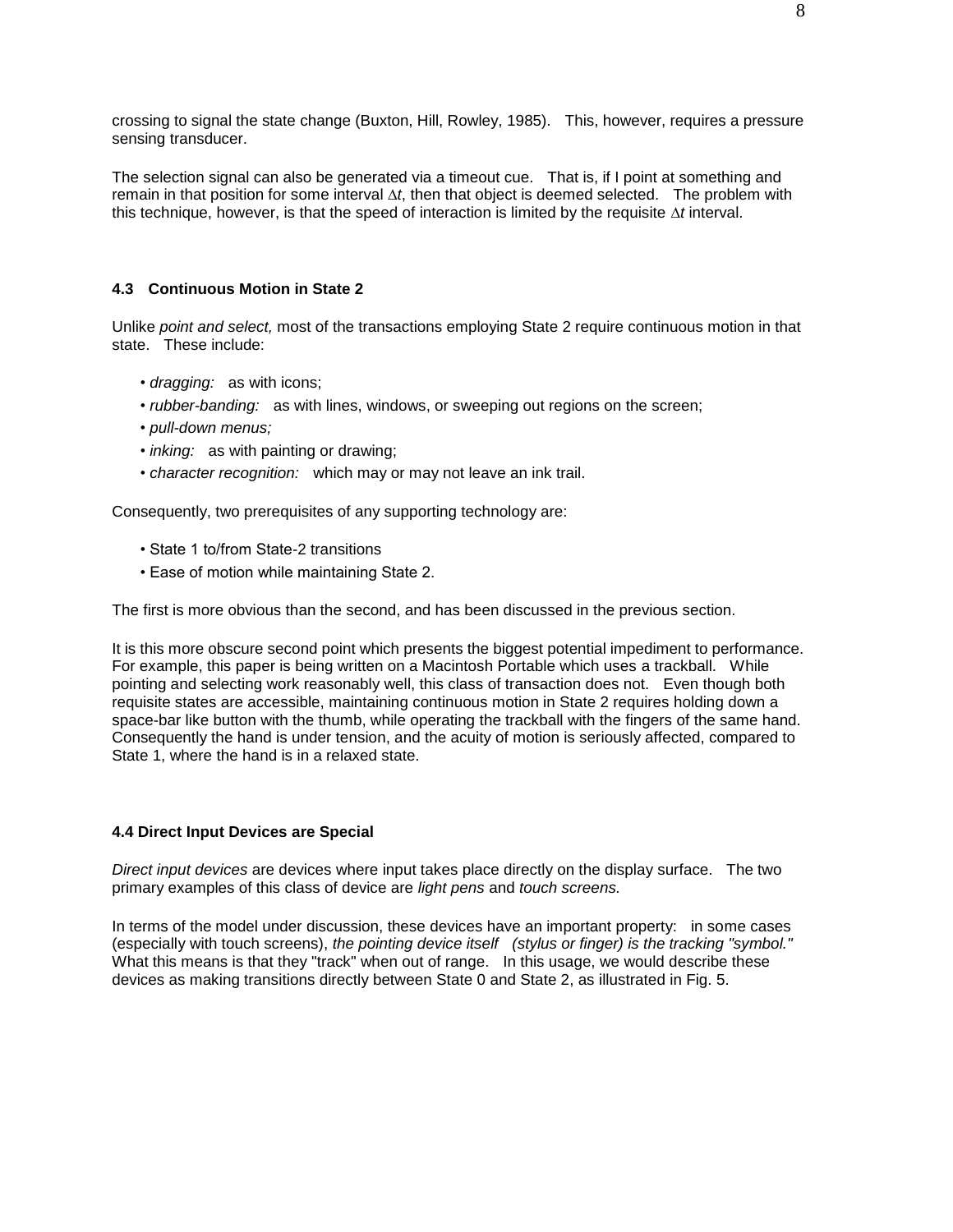

**Figure 5.** State 0-2 Transitions

*With direct devices such as a light pen and touch screen, the pointing device (pen and finger, respectively, is the tracking mechanism. Hence, State 1 is bypassed. Since the tracking is passive (the system does not know what is being pointed at until contact), this tracking state should not be considered as State 1.*

Another way that one might think of characterizing this would be as a simple State 1-2 transition, as shown in Fig. 1. There are at least two reasons that this is not done, however. First, in this case the tracking is passive. The system has no sense of what the finger is pointing at until it comes into contact. This is a significant difference.

Second, there are examples where these same direct devices are used with an explicit State 1. For example, light pens generally employ an explicit tracking symbol. Touch screens can also be used in this way, as been shown by Potter, Shneiderman, and Weldon (1988), and Sears and Shneiderman (1989), among others. In these touch screen examples, the purpose was to improve pointing accuracy. Without going into the effectiveness of the technique, what is important is that this type of usage *converts the direct technology into a State 0-1 device*.

Consider the case of the touch screen for a moment. Choosing this approach means that the price paid for the increased accuracy is direct access to State-2 dependent transactions (such as selection and dragging). Anything beyond pointing (however accurately) requires special new procedures (as discussed above in Sections 4.1 and 4.2).

# **5. SUMMARY AND CONCLUSIONS**

A state-transition model has been presented that captures many important aspects of input devices and techniques. As such, it provides a means of aiding the designer in evaluating the match between the two. While discussed in the context of well-known devices, the model can be applied to newer classes of transducers such as the VPL dataglove (Zimmerman, Lanier, Blanchard,Bryson & Harvill, 1987).

The model goes beyond that previously introduced by Buxton (1983) in that it deals with the continuous and discrete components of transducers in an integrated manner. However, it has some weaknesses. In particular, in its current form it does not cope well with representing transducers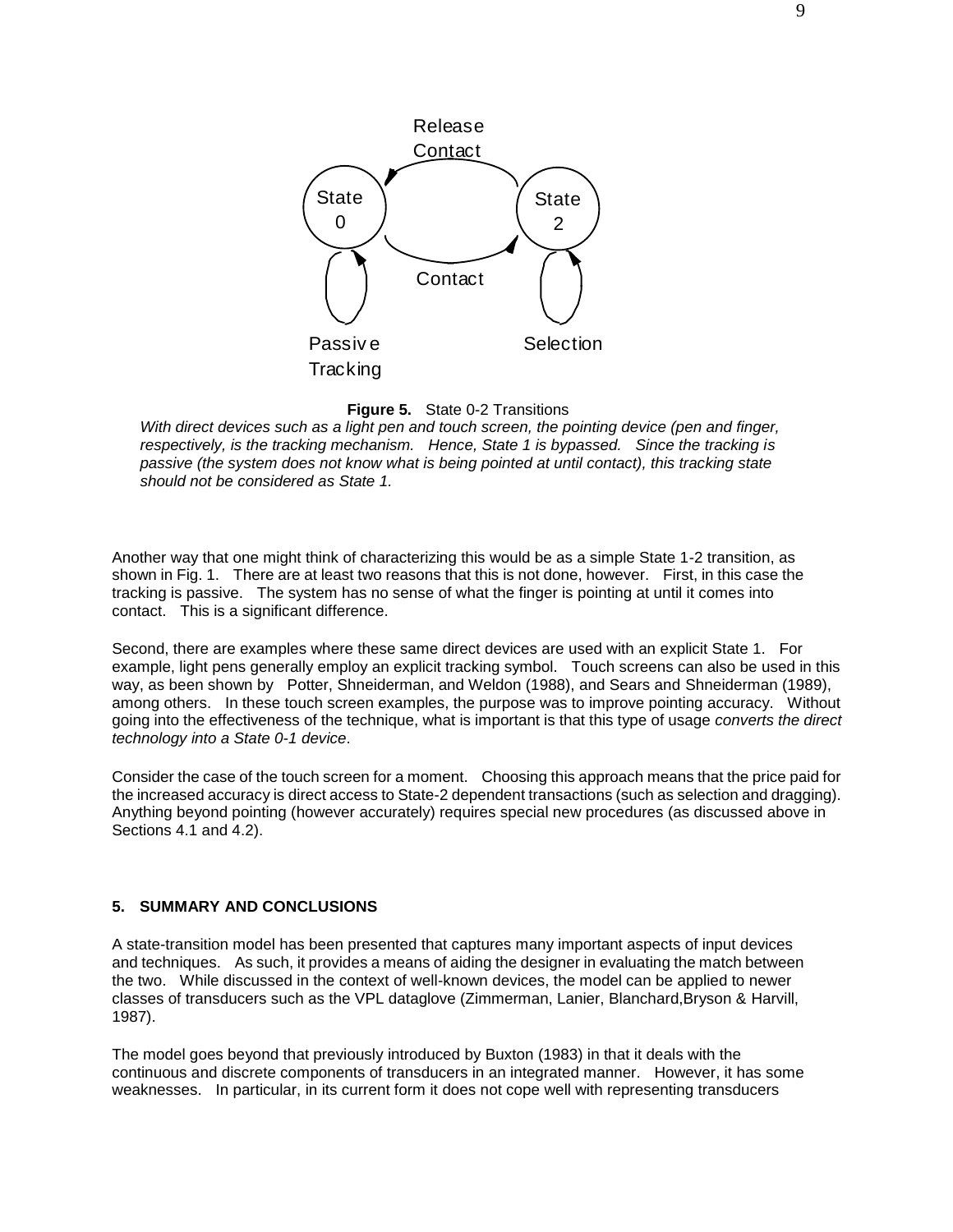capable of pressure sensing on their surface or their buttons (for example, a stylus with a pressure sensitive tip switch used to control line thickness in a drawing program).

Despite these limitations, the model provides a useful conceptualization of some of the basic properties of input devices and interactive techniques. Further research is required to expand and refine it.

#### **ACKNOWLEDGEMENTS**

I would like to acknowledge the contribution of the members of the Input Research Group at the University of Toronto and colleagues at Xerox PARC who provided the forum to discuss and refine the ideas contained in this paper. In particular, I would like to acknowledge Abigail Sellen and Gordon Kurtenbach who made many helpful comments on the manuscript. This work has been supported by the Natural Science and Engineering Research Council of Canada and Xerox PARC.

#### **NOTES**

 $<sup>1</sup>$ . For the example, we are assuming that stylus position is only sensed when in contact with the tablet.</sup> This is done for purposes of simplicity and does not detract from the model.

<sup>2.</sup> I distinguish between joysticks with buttons integrated on the stick, and those that do not. With the former, the stick and button can be operated with one hand. With the latter, two handed operation is required. Note, however, that in the former case operation of the button may affect performance of operation of the stick.

#### **REFERENCES**

- Buxton, W. (1983). Lexical and Pragmatic Considerations of Input Structures. *Computer Graphics*, 17 (1), 31-37.
- Buxton, W. Hill, R. & Rowley, P. (1985). Issues and Techniques in Touch-Sensitive Tablet Input, *Computer Graphics*, 19(3), Proceedings of SIGGRAPH '85, 215-224.
- Card, S., English & Burr. (1978), Evaluation of Mouse, Rate-Controlled Isometric Joystick, Step Keys and Text Keys for Text Selection on a CRT, *Ergonomics*, 21(8), 601-613.
- Card, S., Mackinlay, J. D. & Robertson, G. G. (1990). The design space of input devices. *Proceedings of CHI '90*, ACM Conference on Human Factors in Software, in press.
- Foley, J. & Van Dam, A. (1982). *Fundamentals of Interactive Computer Graphics*, Reading, MA: Addison-Wesley.
- Foley, J.D., Wallace, V.L. & Chan, P. (1984). The Human Factors of Computer Graphics Interaction Techniques. *IEEE Computer Graphics and Applications*, 4 (11), 13-48.
- Greenstein, Joel S. & Arnaut, Lynn Y. (1988). Input Devices. In Helander, M. (Ed.). *Handbook of HCI*. Amsterdam: North-Holland, 495-519.
- GSPC (1977). Status Report of the Graphics Standards Planning Committee, *Computer Graphics*, 11(3).
- GSPC (1979). Status Report of the Graphics Standards Planning Committee, *Computer Graphics*, 13(3).
- Mackinlay, J. D., Card, S. & Robertson, G. G. (1990). A semantic analysis of the design space of input devices. *Human-Computer Interaction*, in press.
- Milner, N. (1988). A review of human performance and preferences with different input devices to computer systems., in D. Jones & R. Winder (Eds.). *People and Computers IV, Proceedings of*